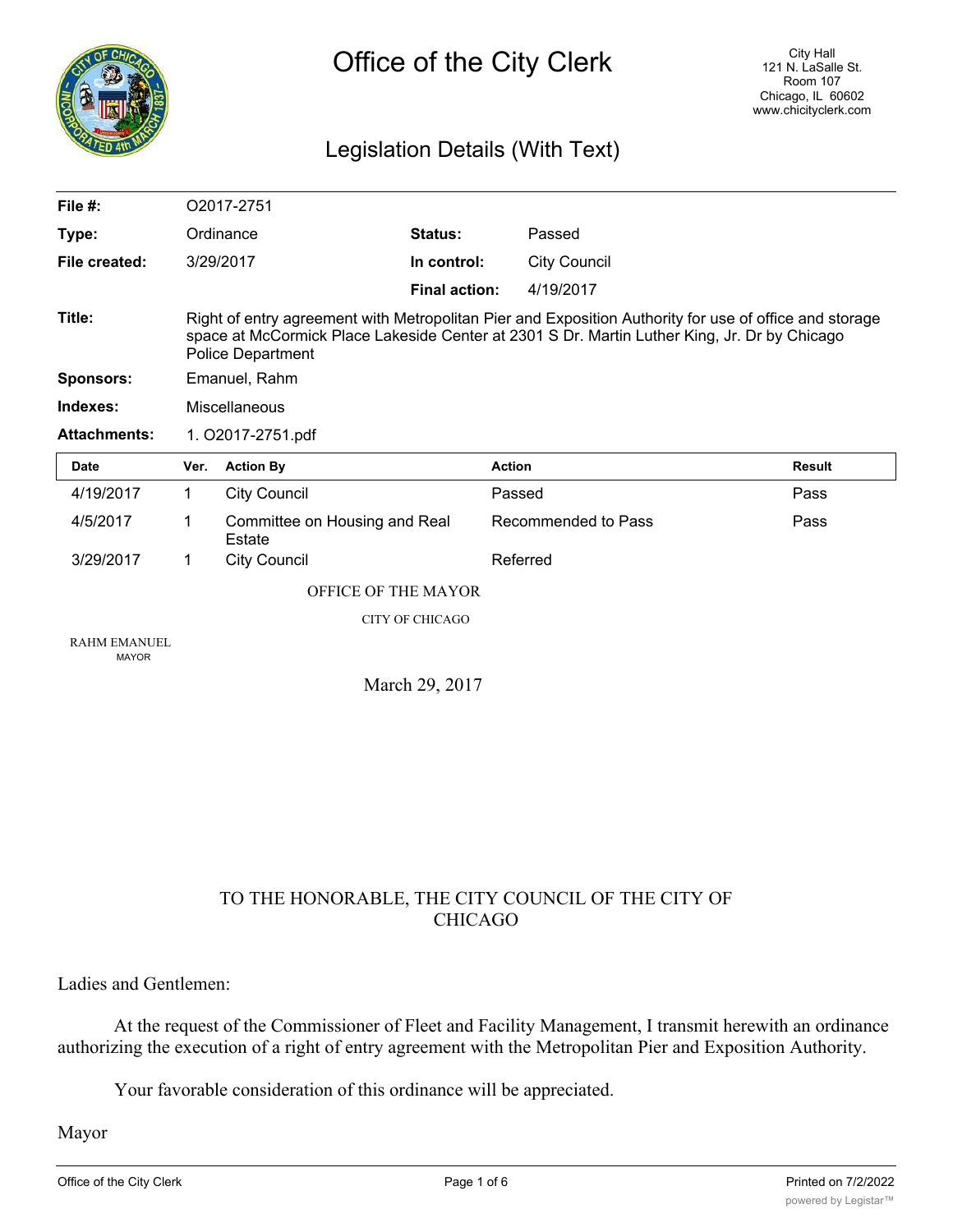Very truly yours,

## **ORDINANCE**

## **BE IT ORDAINED BY THE CITY COUNCIL OF THE CITY OF CHICAGO:**

SECTION 1: On behalf of the City of Chicago, the Commissioner of the Department of Fleet and Facility Management is authorized to execute a Right of Entry Agreement with Metropolitan Pier and Exposition Authority to permit the use of approximately 5,040 square feet of office space and 1,326 square feet of storage space at McCormick Place Lakeside Center, located at 2301 South King Drive, by the Department of Police as a bicycle unit office; such Right of Entry Agreement to be approved by the Superintendent of Police, and approved as to form and legality by the Office ofthe Corporation Counsel in substantially the following form:

## **RIGHT OF ENTRY AGREEMENT**

This RIGHT OF ENTRY AGREEMENT (this "Agreement") is made as of

## **, 2017 (the "Effective Date"), by and between the CITY OF**

CHICAGO, an Illinois municipal corporation (the "City"), acting by and through its Department of Fleet & Facility Management and its Department of Police, having its principal offices at City Hall, 121 N. LaSalle Street, Chicago, IL 60602, and METROPOLITAN PIER AND EXPOSITION AUTHORITY, an Illinois municipal corporation (the "MPEA"), having its principal offices at 301 E. Cermak Road, Chicago, IL 60616.

#### **RECITALS**

WHEREAS, MPEA owns the McCormick Place convention center located at 2301 South King Drive, Chicago, Illinois 60616, which includes the building known as the McCormick Place Lakeside Center; and

WHEREAS, the City's Department of Police (the "Police Departmenf') is in need of office space to serve as an office for the Police Department's bicycle unit; and

WHEREAS, MPEA has identified approximately 6,366 square feet of unutilized space in the McCormick Place Lakeside Center, consisting of 5,040 square feet of office space in rooms 100 through 122 and 1,326 square feet of storage space (the "Premises"), for use by the Police Department; and

WHEREAS, the City seeks access to the Premises for office and storage space by the Police Department's bicycle unit (the "City Use"); and

WHEREAS, MPEA has agreed to grant the City access to the Premises solely for the City Use upon the terms and conditions set forth herein.

NOW, THEREFORE, in consideration ofthe mutual covenants and agreements contained herein, and for other good and valuable consideration, the receipt and sufficiency of which are hereby acknowledged, the City and MPEA agree as follows: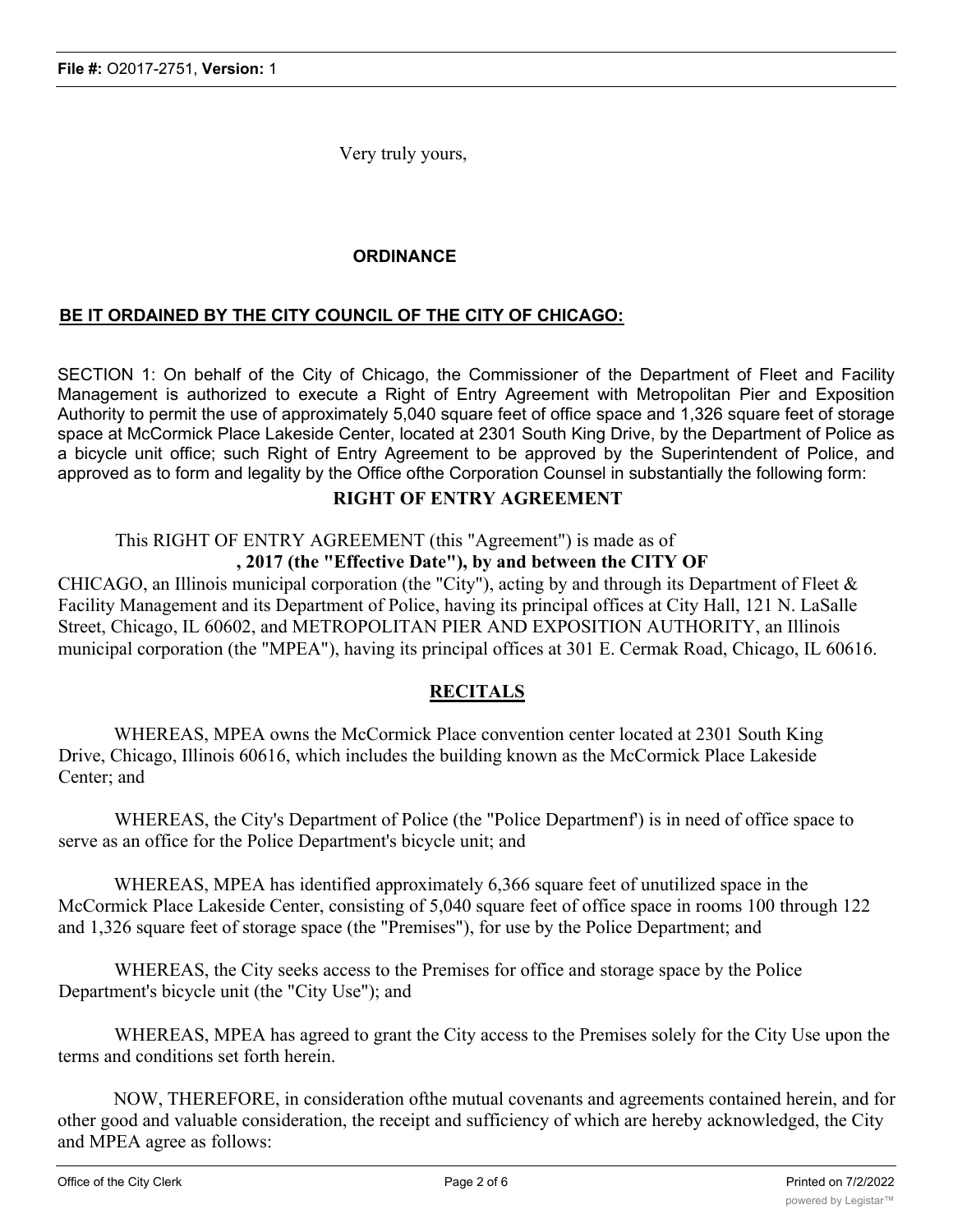1. Incorporation of Recitals. The foregoing recitals constitute an integral part of this Agreement and are incorporated herein by this reference with the same force and effect as if set forth herein as agreements of the City and MPEA.

2. Grant. Subject to the terms and conditions set forth herein, MPEA hereby grants to the City a right of entry to the Premises for the purpose of allowing the City to perform the City Use. The right of entry granted hereunder extends to, and the City shall be responsible for, its agents, employees, contractors, subcontractors and consultants.

3. Term. The term of this Agreement (the "Term") shall begin on the Effective Date and shall end December 31, 2021, unless sooner terminated as set forth in this Agreement.

1

4. Cost. The City shall be responsible for all costs and expenses associated with the City Use. The City acknowledges that MPEA shall not assume any other costs for the City Use or for the City's access to the Premises. The City shall pay MPEA the sum of \$1.00 for access to the Premises under this Agreement . MPEA acknowledges the receipt and sufficiency of this \$1.00 payment.

5. Indemnification. The City shall indemnify, defend and hold MPEA, and its officers, agents, and employees (collectively, the "Indemnified Parties"), harmless from and against any and all actions, claims, suits, losses, damages, liens, liabilities, fines, costs and expenses (including, without limitation, reasonable attorney's fees and court costs) (collectively, "Claims"") to the extent incurred in connection with, arising out of or incident to any act or omission of the City or its agents, employees, contractors, subcontractors or consultants in their use of the Premises, but expressly excluding Claims arising out of the condition ofthe Premises when such condition was not created by the City or its agents, employees, contracts, subcontracts or consultants, and further excluding Claims arising out ofthe gross negligence or willful misconduct ofthe Indemnified Parties or a breach or violation of MPEA's obligations under this Agreement. The foregoing indemnity shall survive any termination of this Agreement.

6. Access. The City shall not unreasonably withhold or prevent access by MPEA or its officers, agents, and employees to the Premises during the Term of this Agreement.

7. Completion. Upon completion of the City Use, the City shall remove all equipment, vehicles or materials placed in the Premises by the City or its agents, employees, contractors, subcontractors or consultants, and shall repair all damage to the Premises caused by or resulting from the removal of such items therefrom.

8. Amendment. This Agreement may not be amended or modified without the written consent of the City and MPEA hereto.

9. Entire Agreement. This Agreement embodies the entire agreement and understanding between the City and MPEA regarding the City Use and the City's right of entry to the Premises. This Agreement supersedes any prior oral or written agreements with respect to the matters stated herein.

10. Counterparts. This Agreement may be executed in two or more counterparts, each of which shall be deemed an original instrument and all of which together shall constitute one and the same instrument. A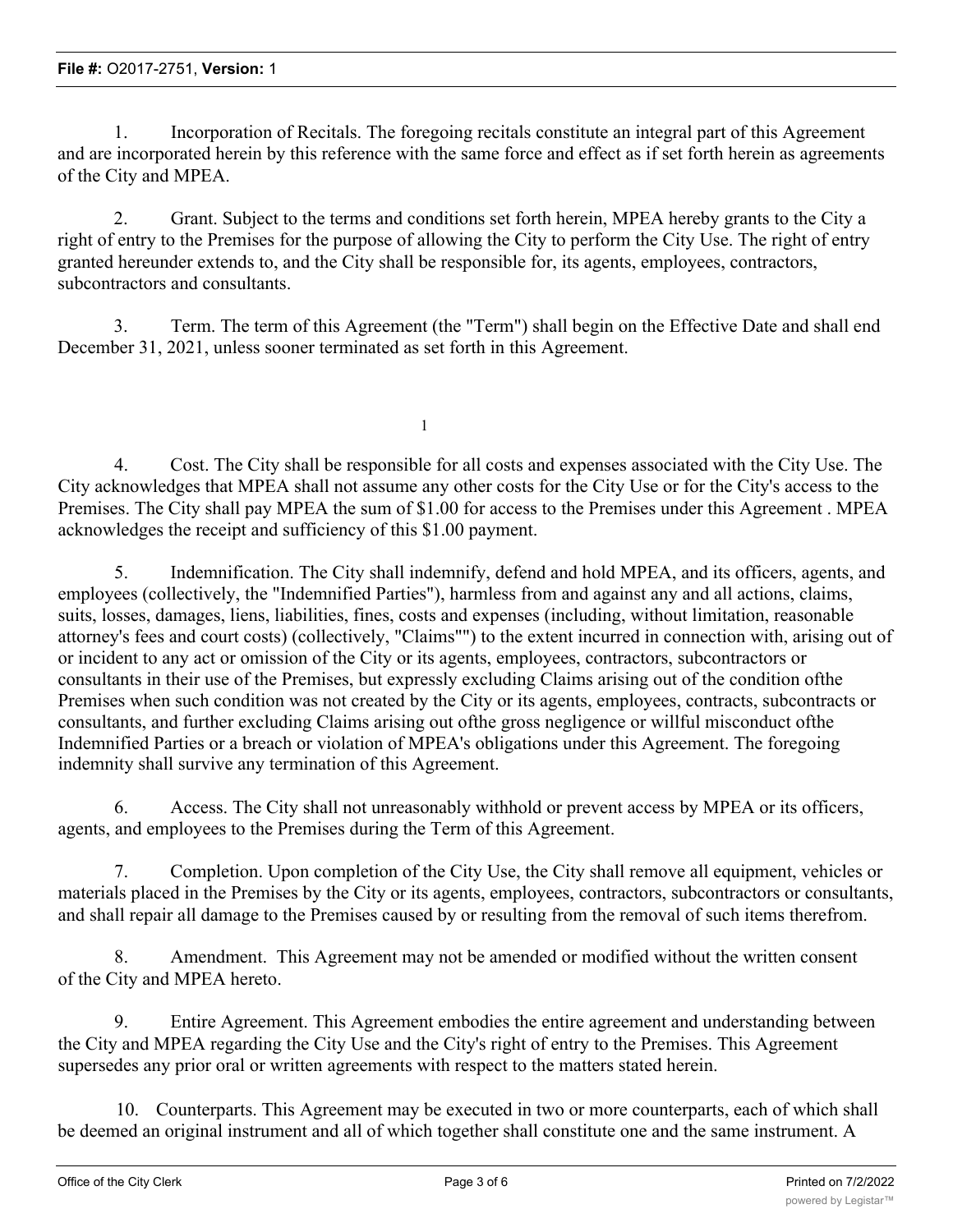#### **File #:** O2017-2751, **Version:** 1

facsimile, electronic, or photocopy signature shall have the same legal effect as an original signature.

11. Termination. The City and MPEA shall have the right to terminate this Agreement for any reason at any time without penalty by providing the other parly with thirty (30) days' prior written notice.

12. Maintenance. The City acknowledges that MPEA will not have any maintenance responsibilities for the Premises with respect to the City's Use during the Term of this Agreement. The City accepts the condition of the Premises in the Premises' as-is condition.

**2**

13. Governing Law. This Agreement shall be governed and construed in accordance with the laws of the State of Illinois, without regard to its choice of laws principles.

14. Security on Premises. The City, its agents, employees, contractors, subcontractors and consultants shall secure equipment, vehicles, and materials on the Premises that are utilized in connection with the City Use during the Term of this Agreement. The City acknowledges that MPEA shall not have any security responsibilities for the Premises with respect to the City's Use during the Term of this Agreement, nor will MPEA be responsible for losses or damage to any physical property related to or arising out of City's Use.

15. Insurance. The City is self-insured for worker's compensation and comprehensive general liability as it relates to the City Use of the Premises.

16. MPEA's Authority. MPEA represents and warrants that it is the sole owner of the Premises; it has the right, power and authority to execute and deliver this Agreement and to perform its obligations hereunder; and that this Agreement shall be binding upon and enforceable against MPEA in accordance with its terms.

*(Signature Page Follows)*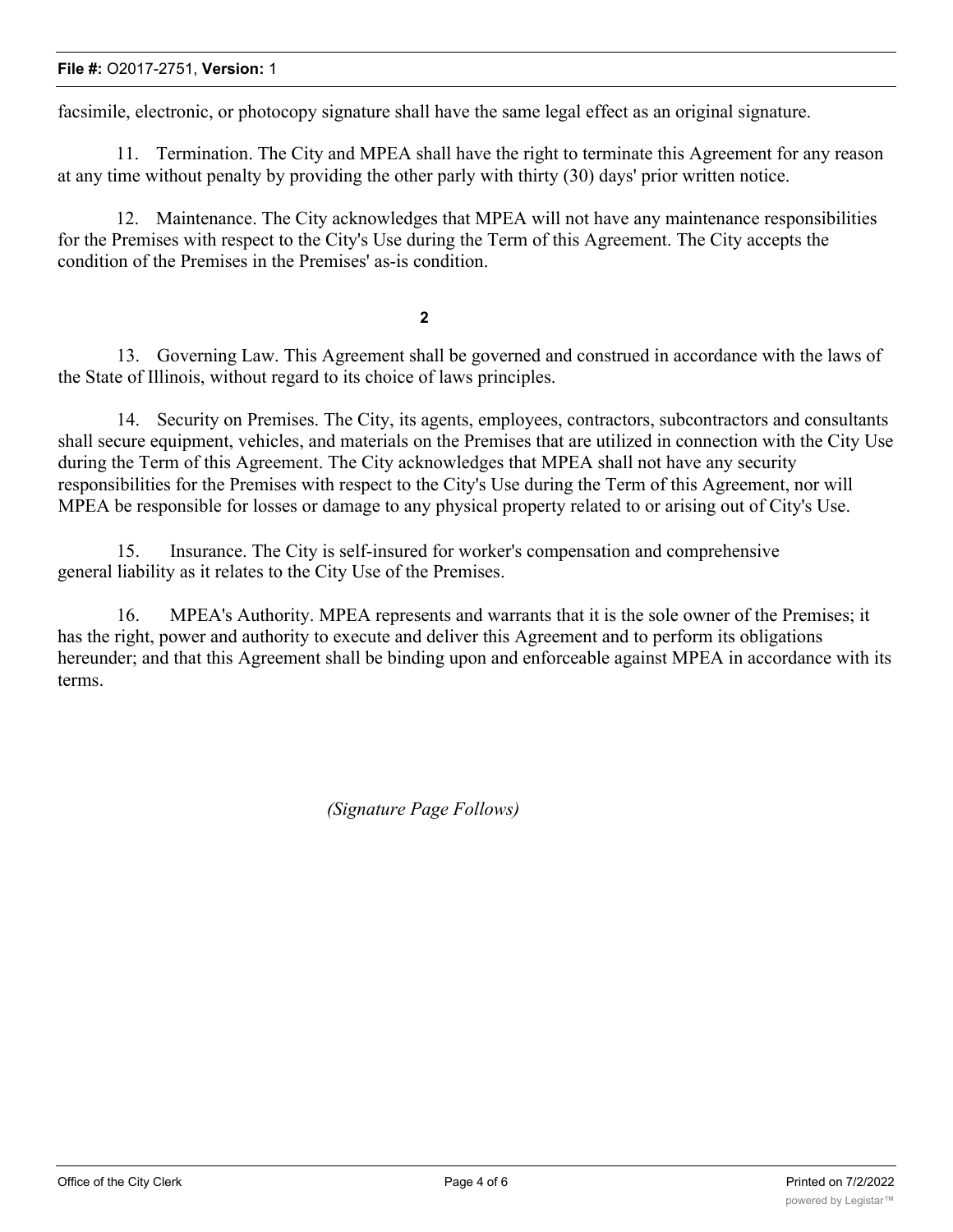**3**

IN WITNESS WHEREOF, the City and MPEA have executed this Agreement as of the Effective Date.

**CITY OF CHICAGO,**

an Illinois municipal corporation and home rule unit of government

By:

Commissioner

Department of Fleet & Facility Management

By:

Superintendent Department of Police

Approved as to form and legality:

Chief Assistant Corporation Counsel Department of Law

#### **METROPOLITAN PIER AND EXPOSITION AUTHORITY,**

an Illinois municipal corporation

By:

Chief Executive Officer

Approved as to form and legality:

Assistant General Counsel MPEA